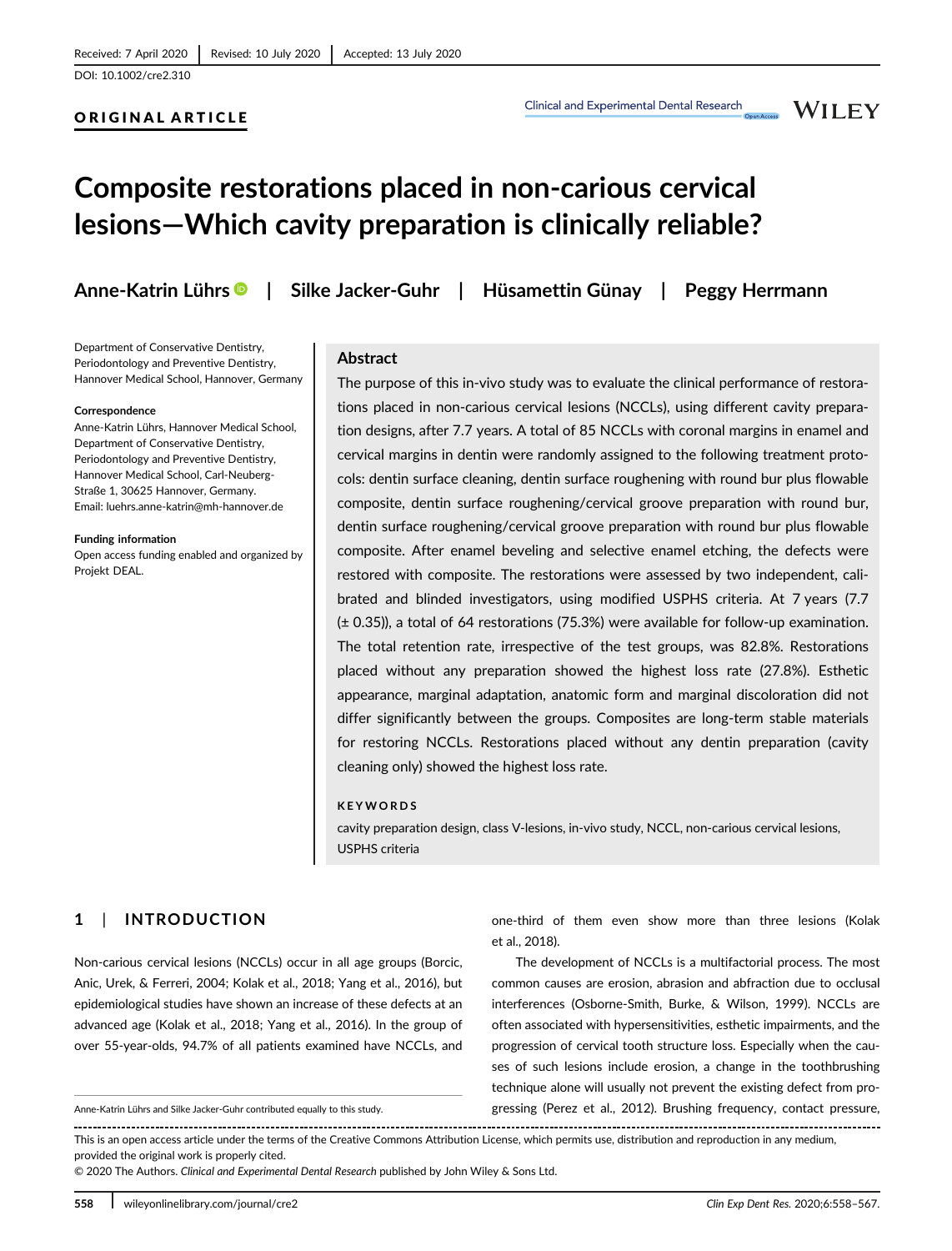toothpaste abrasiveness and toothbrush hardness are cofactors for the development of NCCLs (Dickson, Vandewalle, Lien, Dixon, & Summitt, 2015; Sadaf & Ahmad, 2014; Wiegand & Schlueter, 2014). NCCLs are frequently located on vestibular surfaces of premolars, followed by canines. Upper first premolars show the highest prevalence, while second molars and anterior teeth are least often affected (Aw, Lepe, Johnson, & Mancl, 2002; Borcic et al., 2004; Igarashi, Yoshida, & Kanazawa, 2017; Kolak et al., 2018). When restorative treatment of such defects is indicated, various factors may negatively influence the long-term stability of the adhesive restorations placed.

Cervical defects show structural differences from normal dentin, resulting from exposure to the oral environment (Palamara, Palamara, Messer, & Tyas, 2006; Walter et al., 2014). A heterogeneous, hypermineralized surface is caused by prolonged exposure of dentin to saliva (El-din, Miller, & Griggs, 2004). It is characterized by high phosphate and low carbonate contents, a high proportion of crystalline structures and partially denatured dentin (Karan, Yao, Xu, & Wang, 2009). Due to dentin sclerosis, the bond strength of adhesive composite restorations to dentin may be lower, which in turn might lead to a higher restoration loss rate (Aw et al., 2002).

Furthermore, flexural forces occur in cervical cavities with incisal margins in enamel and cervical margins in dentin, as a result of the different moduli of elasticity of these two structures (enamel: 84.1 GPa, dentin: 16.6–18.6 GPa), so that the restorative material used has to meet these special requirements (Craig & Peyton, 1958; Fennis et al., 2005).

Basically, glass ionomer cements, compomers and composites in various viscosities can be used to restore NCCLs (Cieplik et al., 2017). However, composites are the materials of choice, due to their esthetic and physical properties (Pecie, Krejci, Garcia-Godoy, & Bortolotto, 2011; Perez et al., 2012). In addition to the abovementioned factors, the cavity preparation design (Hakimeh, Vaidyanathan, Houpt, Vaidyanathan, & von Hagen, 2000), adhesive system and layering technique used influence the long-term stability of such composite restorations (Borges, Borges, Xavier, Bottino, & Platt, 2014; Boushell et al., 2016; Correia et al., 2018). Since the development of NCCLs is usually a multifactorial process involving different substrates, i.e., enamel and dentin, a combination of highand low-viscosity composites and the use of an incremental technique are considered to be the optimal treatment (Mullejans, Lang, Schuler, Baldawi, & Raab, 2003; Perez, 2010). Cavity preparation design is another influencing factor: U-shaped cavities show less microleakage than V-shaped cavities in vitro (Hakimeh et al., 2000); this is in part attributable to the fact that composite is more effectively packed when there are parallel cavity walls.

To date, only few in-vivo data on Class V restorations involving composites of different viscosities or comparisons of different preparation designs have been published (Cieplik et al., 2017; Correia et al., 2018; Karaman, Yazici, Ozgunaltay, & Dayangac, 2012; Li, Jepsen, Albers, & Eberhard, 2006; Mullejans et al., 2003; Szesz, Parreiras, Martini, Reis, & Loguercio, 2017). Therefore, the aim of this prospective randomized clinical study was to investigate the influence of dentin surface pretreatment (cleaning vs. roughening vs. groove preparation) and the application of a flowable composite on the clinical long-term stability of cervical restorations.

The null hypothesis which was set forth was that the different pretreatment modes do not influence the retention rate and the clinical behavior (based on modified USPHS criteria) of composite restorations placed in NCCLs.

# 2 | MATERIALS AND METHODS

All procedures performed in this in-vivo study were in accordance with the ethical standards of the institutional research committee (No.: 4613) of the Hannover Medical School. All participants gave their written informed consent before treatment.

This prospective randomized clinical study focused on follow-up examinations of composite restorations placed in NCCLs after 7.7 years of intraoral retention. Twenty-four patients with a total of 85 NCCLs requiring treatment participated in the study. The clinical selection of the cervical defects was based on lesion depth. Following the Tooth Wear Index by Smith and Knight (1984), cervical defects of at least 1 mm in depth were included in the study. Table 1 summarizes all inclusion and exclusion criteria. The patient recruitment and all

| Inclusion and exclusion criteria<br><b>TABLE 1</b> |  |
|----------------------------------------------------|--|
|----------------------------------------------------|--|

| Inclusion criteria                                                             | <b>Exclusion criteria</b>                          |
|--------------------------------------------------------------------------------|----------------------------------------------------|
| Lesion depth $\geq 1$ mm                                                       | Lack of written informed consent<br>to participate |
| Cervical hypersensitivities                                                    | Underage patients                                  |
| Restoration of tooth<br>contour to prevent<br>periodontal damage               | Carious cervical lesions                           |
| Esthetic reasons                                                               | Pregnant or nursing women                          |
| Lesions with coronal<br>margins in enamel and<br>cervical margins in<br>dentin | Allergies to components of the<br>materials used   |
|                                                                                | Infectious diseases                                |
|                                                                                | Mucosal diseases with unclear<br>diagnosis         |
|                                                                                | Inadequate oral hygiene                            |
|                                                                                | <b>Bruxism</b>                                     |
|                                                                                | High caries activity                               |
|                                                                                | Non-vital pulp                                     |
|                                                                                | Severe periodontal diseases                        |
|                                                                                | Severe dysgnathia/traumatic<br>occlusion           |
|                                                                                | No antagonist/adjacent tooth<br>present            |
|                                                                                | Undergoing orthodontic<br>treatments               |
|                                                                                | Undergoing bleaching procedures                    |
|                                                                                |                                                    |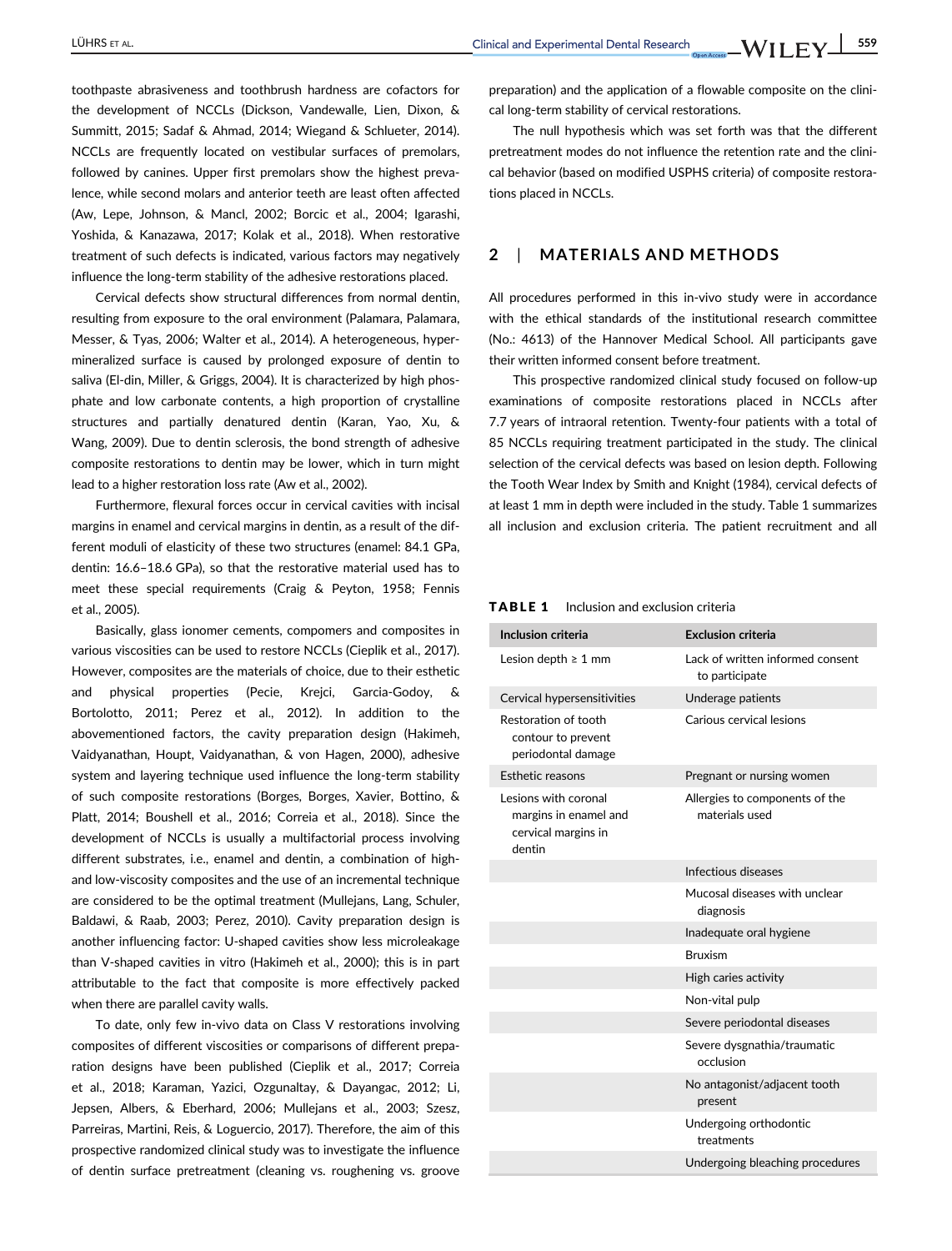TABLE 2 Overview over the four different treatment groups, which were applied before the high viscous composite was placed

| Group          | Code                         |                                                                                                                                                                                                                                                |
|----------------|------------------------------|------------------------------------------------------------------------------------------------------------------------------------------------------------------------------------------------------------------------------------------------|
| 1              | CI FAN                       | Dentin surface cleaning with fluoride-free<br>prophylaxis paste, application of adhesive<br>system after selective enamel etching<br>with phosphoric acid                                                                                      |
| $\mathfrak{D}$ | PREP FLOW                    | Dentin surface roughening with round bur,<br>application of adhesive system after<br>selective enamel etching with phosphoric<br>acid, application of a thin layer flowable<br>composite to the cervical area                                  |
| 3              | <b>GROOVE</b>                | Dentin surface roughening/cervical groove<br>preparation with round bur, application of<br>adhesive system after selective enamel<br>etching with phosphoric acid                                                                              |
| 4              | <b>GROOVE</b><br><b>FIOW</b> | Dentin surface roughening/cervical groove<br>preparation with round bur, application of<br>adhesive system after selective enamel<br>etching with phosphoric acid, application<br>of a thin layer flowable composite to the<br>cervical groove |

treatments took place between September 2007 and May 2008. The last follow-up examination was carried out in June 2015.

At baseline, risk factors for extrinsic discolorations were documented, the teeth were tested for vitality, and the initial clinical situation was photographed. All patients received oral hygiene instructions prior to restorative treatment.

The cavities included had coronal margins in enamel and cervical margins in dentin and were randomly assigned (randomization list) to one of the four test groups. The groups differed in the treatment protocols applied before composite application. The different groups are displayed in Table 2.

Prior to restoration, all teeth were cleaned mechanically (Curette Gracey Micro #7/8 Gr #9 MF, Everedge 2.0-SMS7/89E2, Hu-Friedy, Tuttlingen, Germany) and with fluoride-free prophylaxis paste (HAWE Cleanic, Kerr GmbH, Biberach, Germany) to remove organic and inorganic deposits from the surfaces. After thorough rinsing of the cavities with water for 30 s and subsequent drying, the tooth shades were determined with the dedicated shade guide of the composite used (Tetric EvoCeram, Ivoclar Vivadent, Schaan, Liechtenstein). In group 1, the dentin surfaces were not prepared; in groups 2 to 4, the surface was roughened carefully with a round carbide bur size 14/16, depending on the cavity size (H1SEM.204.014 VPE 5/ H1SEM.204.016 VPE 5, Komet Dental, Lemgo, Germany). For the preparation of the fine cervical groove in groups 3 and 4 (Figure 1), a size 010 round carbide bur (H1SEM.205.010 VPE 5, Komet Dental, Lemgo, Germany) was used. The preparation was done with low speed (2,000 rpm) without watercooling and with low pressure.

The coronal enamel margins of all cavities were bevelled approx. 1–1.5 mm, using a diamond finishing instrument (Flame No. 8862, average grain size 30 μm, Komet Dental, Lemgo, Germany) with water cooling (see Figure 1). A dry retraction cord without any hemostatic



**FIGURE 1** (a) Clinical situation before treatment, NCCLs located at teeth 22 and 23, no gingival inflammation present. (b) Clinical situation after surface roughening/groove preparation with retraction cord in place. Cavity preparation design is illustrated at tooth 23. Grey = small cervical groove (groups 3 and 4 only, depth max. 0.5 mm), dotted area: roughened dentin (groups 2,3 and 4; in group 1, this area was cleaned only), striped area: beveled enamel (all groups)

agent (Ultrapak CleanCut Size 0, Ultradent Products, Köln, Germany) was used to slightly displace the gingiva and make intrasulcular or slightly subgingival preparation margins accessible. For an atraumatic application of the retraction cord, a small packer (Fischer's Ultrapak Packer, Small 45° Packer, Ultradent Products, Köln, Germany) was used. Then, the enamel was selectively etched for 30 s with 36% phosphoric acid gel (DeTrey Conditioner 36, Dentsply DeTrey, Konstanz, Germany) and rinsed with water spray for 30 s. Dentin etching with phosphoric acid is an optional working step when using Syntac because of the self-etching primer, which contains maleic acid (see Table 3). Therefore, dentin was pretreated with the self-etching primer and not etched with phosphoric acid.

After rinsing the etchant off and drying the cavity surface, the adhesive system (Syntac: Syntac Primer, Syntac Adhesive, Heliobond, Ivoclar Vivadent, Schaan, Liechtenstein) was applied and light-cured following the manufacturer's instructions (see Table 3). In Groups 2 and 4, a thin layer of flowable composite (max. layer thickness: 0.5 mm, Tetric EvoFlow, Ivoclar Vivadent, Schaan, Liechtenstein) was applied to the cervical area/groove and light-cured for 20 s at 1,200 mW/cm<sup>2</sup> with an LED curing light (Bluephase, Ivoclar Vivadent,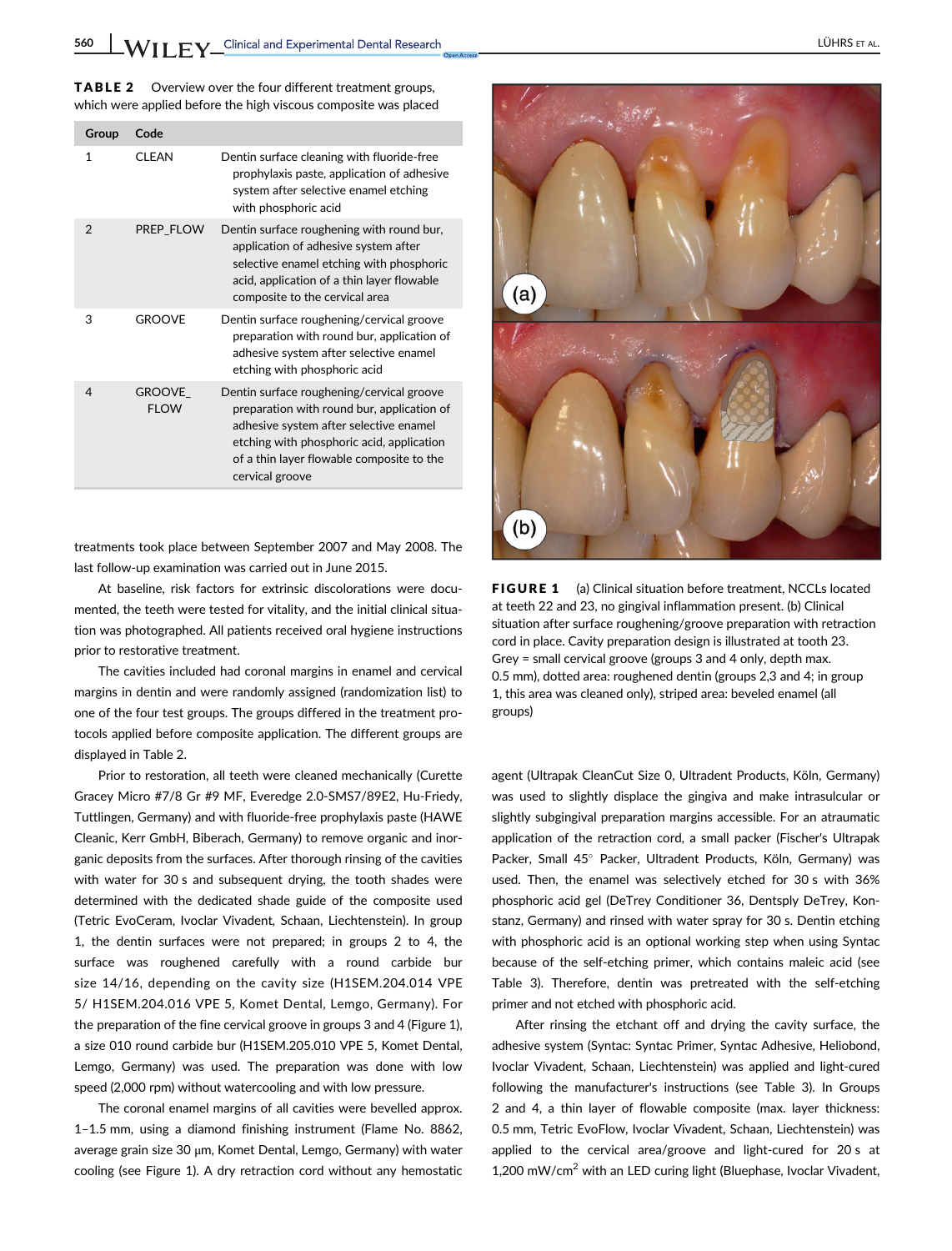| <b>Material</b>                         | Batch no.                 | Manufacturer's instructions/<br>application                                                                                                                                                                                                                                 | Composition                                                                                                                                                                                                                                | Manufacturer                                  |
|-----------------------------------------|---------------------------|-----------------------------------------------------------------------------------------------------------------------------------------------------------------------------------------------------------------------------------------------------------------------------|--------------------------------------------------------------------------------------------------------------------------------------------------------------------------------------------------------------------------------------------|-----------------------------------------------|
| <b>HAWE Cleanic</b><br>without fluoride | N.N.                      | Application with prophylaxis cup to<br>remove organic and inorganic<br>deposits from the surfaces,<br>thorough rinsing with water for<br>30 s, drying                                                                                                                       | Silicates, humenctant (glycerine),<br>binder, flavour                                                                                                                                                                                      | Kerr GmbH,<br>Biberach,<br>Germany            |
| DeTrey conditioner 36                   | 1,006,002,311             | Apply etching gel selectively on<br>enamel, etching for 30 s, rinsing<br>for 30 s, drying with light air-flow.                                                                                                                                                              | Phorphoric acid, water, silicon<br>dioxide, water                                                                                                                                                                                          | Dentsply DeTrey,<br>Konstanz,<br>Germany      |
| Syntac Primer                           | K36299, L05849            | Apply Primer to the cavity and<br>gently rub it in. Contact time at<br>least 15 s. Disperse excess and<br>thoroughly dry.                                                                                                                                                   | Triethylene glycol dimethacrylate,<br>polyethylene glycol<br>dimethacrylate, maleic acid and<br>acetone in an aqueous solution                                                                                                             | Ivoclar Vivadent,<br>Schaan,<br>Liechtenstein |
| <b>Syntac Adhesive</b>                  | K36300, L02854            | Apply Adhesive, leave it for 10 s,<br>and thoroughly dry the cavity with<br>an air syringe.                                                                                                                                                                                 | Polyethylene glycol dimethacrylate<br>and glutaraldehyde in an aqueous<br>solution                                                                                                                                                         | Ivoclar Vivadent,<br>Schaan,<br>Liechtenstein |
| Heliobond                               | K37826, L05313            | Apply Heliobond and blow it to a<br>thin layer. Light-cure for 10 s at a<br>minimum of 500 mW/cm <sup>2</sup>                                                                                                                                                               | Bis-GMA, triethylene glycol<br>dimethacrylate, stabilizers and<br>catalysts                                                                                                                                                                | Ivoclar Vivadent,<br>Schaan,<br>Liechtenstein |
| <b>Tetric EvoFlow</b>                   | J22244, K03621            | Maximum layer thickness: 2 mm (or<br>1.5 mm for Dentin shades). Light-<br>cure for 20 s at $\geq$ 500 mW/cm <sup>2</sup> or<br>for 10 s at $\geq$ 1,000 mW/cm <sup>2</sup> . Layer<br>thickness was modified due to the<br>study protocol applied: max.<br>thickness 0.5 mm | Bis-GMA, urethane dimethacrylate,<br>decanediol dimethacrylate, barium<br>glass, ytterbium trifluoride, mixed<br>oxide, highly dispersed silicon<br>dioxide, silanized, pre-polymer,<br>additives, catalysts, stabilizers and<br>pigments  | Ivoclar Vivadent,<br>Schaan,<br>Liechtenstein |
| <b>Tetric EvoCeram</b>                  | H13349, J27436,<br>K00012 | Maximum layer thickness: 2 mm (or<br>1.5 mm for Dentin shades). Light-<br>cure for 20 s at $\geq$ 500 mW/cm <sup>2</sup> or<br>for 10 s at $\geq 1,000$ mW/cm <sup>2</sup> .                                                                                                | Bis-GMA, urethane dimethacrylate,<br>ethoxylated bisphenol-A<br>dimethacrylate, barium glass,<br>ytterbium trifluoride, mixed oxide,<br>copolymer, additives, catalysts,<br>stabilizers and pigments, particle<br>size approx. $0.6 \mu m$ | Ivoclar Vivadent,<br>Schaan,<br>Liechtenstein |

TABLE 3 Adhesive system and composite materials with Batch No., manufacturer's instructions and composition

Schaan, Liechtenstein). Then the defects were restored with a highviscosity composite which includes glass microfillers with a mean particle size of 0.6 μm (Tetric EvoCeram, Ivoclar Vivadent) using an incremental technique with a maximum increment thickness of 2 mm. Each increment was light-cured for 20 s with the above-mentioned curing light. Table 3 shows the materials used in the study.

The restorations were finished and polished with diamond finishing burs (Flame No. 8862, average grain size 30 μm, Komet Dental, Lemgo, Germany), polishing disks (Sof-Lex XT, 3 M Deutschland, Neuss, Germany), the EVA System (KaVo, Biberach, Germany) with oscillating files (Proxoshape PS2, Intensiv, Montagnola, Switzerland), and silicone polishers (OptraPol, Ivoclar Vivadent, Schaan, Liechtenstein).

After an average period of 7.7 years, the restorations were clinically examined by two calibrated, independent and blinded investigators, using modified USPHS criteria based on Cvar and Ryge (Table 4) (Cvar & Ryge, 2005). Also, bleeding on probing (BOP, periodontal probe GY12, Deppeler SA, Rolle, Switzerland) at six sites (mv, v, dv, mp/ml, p/l, dp/dl) around the respective tooth tested was evaluated and documented.

The data was statistically analyzed using the chi-square test (p < 0.05, SPSS 23.0, IBM Deutschland GmbH, Ehningen, Germany). The inter-rater reliability was tested with Cohen's kappa coefficient.

# 3 | RESULTS

Sixty-four restorations (75.3%) out of 85 Class V restorations placed in 24 patients (10 male, 14 female) were available for follow-up examination after an average period of 7.7 ( $\pm$  0.35) years (shortest observation time: 6.8 years; longest observation time 8.2 years). The study investigated 33 restorations in male patients aged 70.9 (± 8.8) years and 31 in female patients aged 64.5  $(\pm 11.9)$  years. Twenty-eight restorations (43.75%) were located in maxillary teeth and 36 (56.25%) in mandibular teeth; Thirty restorations (46.88%) were placed in anterior teeth, 33 (51.56%) in premolars, and one (1.56%) in a molar. The distribution of examined restorations during the follow-up was as follows: CLEAN: n = 12, PREP\_FLOW: n = 12, GROOVE: n = 11 and GROOVE FLOW:  $n = 18$ . A total of nine out of the 64 restorations available at the recall had been lost during the follow-up period. Due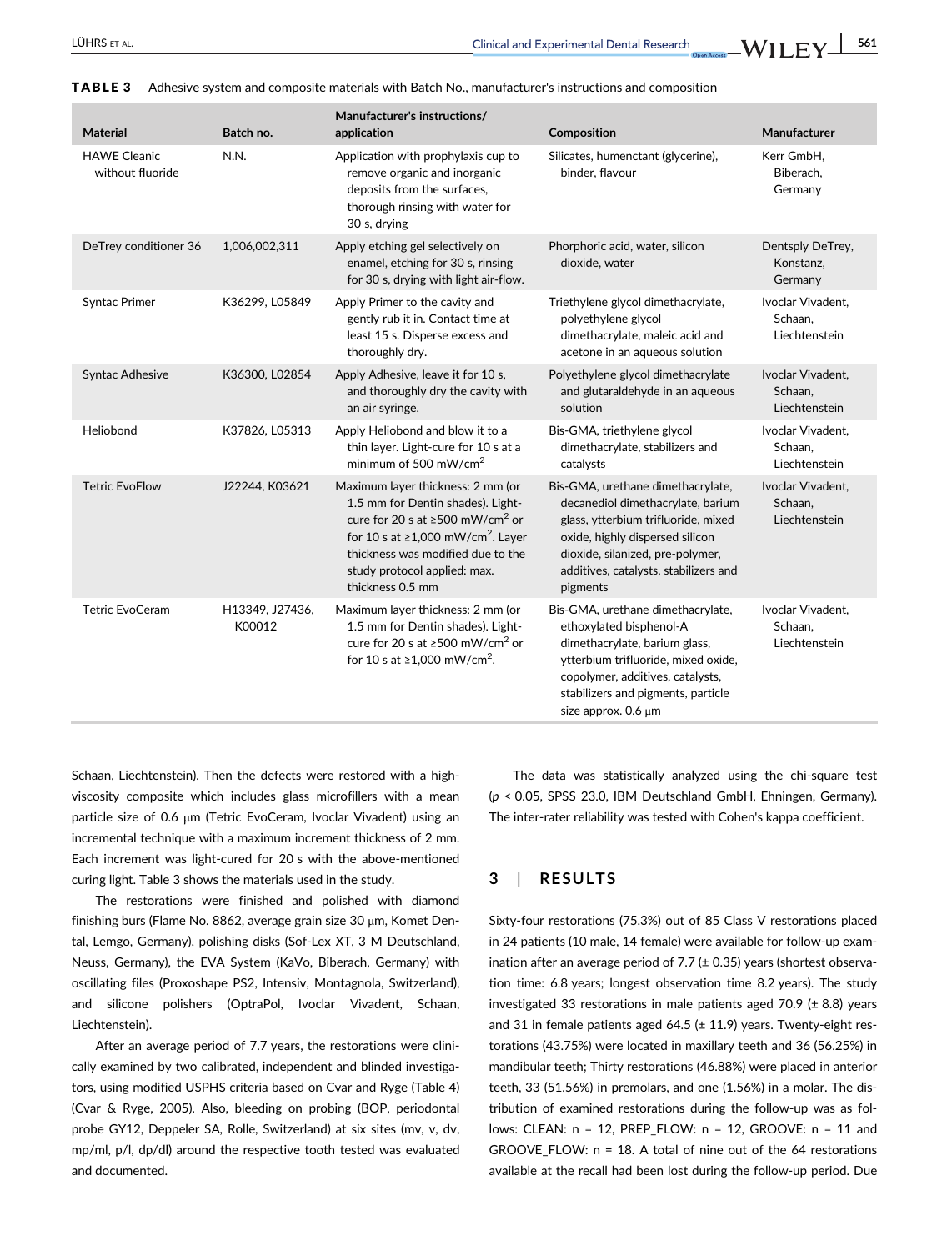| Š                              |
|--------------------------------|
| J<br>ĺ                         |
| -<br><<br><<br><<br><          |
| -<br>3<br>2<br>2<br>י<br>היה ה |
| 5                              |
|                                |
| $\frac{6}{7}$<br>)             |
| $\ddot{ }$                     |
| 4                              |
| TABLE                          |

| cavity base<br>exposed<br>visible or<br>explorer<br>base<br>tooth structure, but<br>Esthetic appearance<br>mismatch in shade<br>Severe discoloration<br>Good shade match<br>Slight to moderate<br>restoration and<br>restoration and<br>still esthetically<br>adjacent tooth<br>acceptable<br>between<br>structure<br>between | Hypersensitivity<br>Gingival response<br>Secondary caries<br>Axial contour<br>discoloration<br>Marginal<br>Anatomic form | No hypersensitivity<br>No response<br>No signs of caries<br>Restoration matches<br>tooth shape<br>discoloration<br>No marginal<br>Continuous transition<br>tooth structure<br>restoration and<br>between | attributable to<br>Hypersensitivity<br>hyperemia<br>Gingival response<br>without clinical<br>inflammation<br>Secondary caries<br>Restoration slightly<br>over- or under-<br>contoured<br>Slight partial marginal<br>discoloration<br>transition, dentin or<br>cavity base not<br>Discontinuous<br>exposed | Pulpitis/necrosis<br>Bleeding on probing<br>or under-contoured<br>moderately over-<br>Restoration<br>discoloration<br>Severe circular<br>marginal<br>Dentin or cavity base<br>exposed | <b>Bleeding on probing</b><br>and hyperplasia<br>severely over-or<br>restoration,<br>Insufficient |
|-------------------------------------------------------------------------------------------------------------------------------------------------------------------------------------------------------------------------------------------------------------------------------------------------------------------------------|--------------------------------------------------------------------------------------------------------------------------|----------------------------------------------------------------------------------------------------------------------------------------------------------------------------------------------------------|-----------------------------------------------------------------------------------------------------------------------------------------------------------------------------------------------------------------------------------------------------------------------------------------------------------|---------------------------------------------------------------------------------------------------------------------------------------------------------------------------------------|---------------------------------------------------------------------------------------------------|
|                                                                                                                                                                                                                                                                                                                               | Marginal adaptation                                                                                                      | detectable with an<br>No marginal gap                                                                                                                                                                    | to dentin or cavity<br>but not extending<br>Marginal gap visible,                                                                                                                                                                                                                                         | Explorer insertable in<br>gap, dentin or                                                                                                                                              | Restoration fractured,<br>mobile, partially or<br>totally missing                                 |
|                                                                                                                                                                                                                                                                                                                               |                                                                                                                          | ⋖                                                                                                                                                                                                        | $\mathbf{a}$                                                                                                                                                                                                                                                                                              | Ō                                                                                                                                                                                     |                                                                                                   |

under-contoured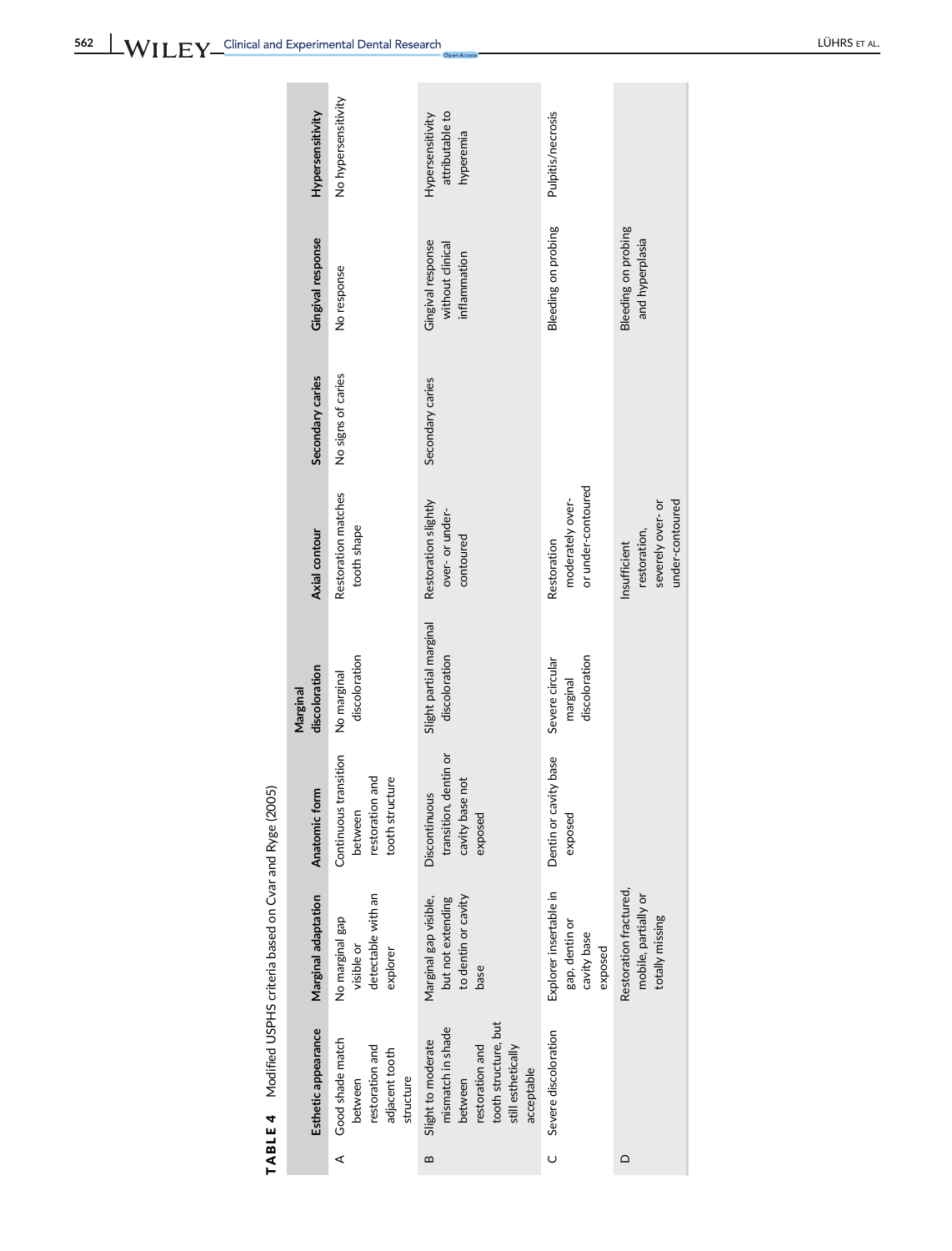

TABLE 5 Examination results based on modified USPHS criteria

| <b>USPHS ratings</b>          | Group 1 CLEAN<br>$(n = 12)$ | Group 2 PREP_FLOW<br>$(n = 12)$ | Group 3 GROOVE<br>$(n = 11)$ | Group 4 GROOVE_FLOW<br>$(n = 18)$ |
|-------------------------------|-----------------------------|---------------------------------|------------------------------|-----------------------------------|
| <b>Esthetic appearance</b>    |                             |                                 |                              |                                   |
| Alpha                         | 91.7%                       | 75%                             | 100%                         | 83.3%                             |
| Bravo                         | 8.3%                        | 25%                             | 0%                           | 16.7%                             |
| <b>Marginal adaptation</b>    |                             |                                 |                              |                                   |
| Alpha                         | 75%                         | 75%                             | 81.8%                        | 77.8%                             |
| <b>Bravo</b>                  | 25%                         | 25%                             | 18.2%                        | 22.2%                             |
| Anatomic form                 |                             |                                 |                              |                                   |
| Alpha                         | 100%                        | 91.7%                           | 90.9%                        | 88.9%                             |
| Bravo                         | 0%                          | 8.3%                            | 9.1%                         | 11.1%                             |
| <b>Marginal discoloration</b> |                             |                                 |                              |                                   |
| Alpha                         | 83.3%                       | 58.3%                           | 81.8%                        | 66.7%                             |
| <b>Bravo</b>                  | 16.7%                       | 41.7%                           | 18.2%                        | 27.8%                             |
| Charlie                       | 0%                          | 0%                              | 0%                           | 5.6%                              |



FIGURE 3 (a) Cervical defects on teeth 32, 33 and 34, pre-operative situation, male patient aged 64. The defects on teeth 33 and 34 were included into the study. (b) Restorations 33 and 34 during the first postoperative examination after one week. (c) Restoration during follow-up after >7 years. The restoration on tooth 33 was rated "Bravo" for marginal adaptation and marginal discoloration, and "Alpha" for all the other criteria. The restoration on tooth 34 was rated "Alpha" for all criteria

to restoration replacement of unknown origin and subsequent treatment with a partial crown, two more restorations had to be excluded from evaluation. The total retention rate in the cohort investigated at 7.7 years, irrespective of the test groups, was 82.8%. Restorations placed without any dentin preparation (CLEAN group) showed the highest loss rate (27.8%); this difference was statistically significant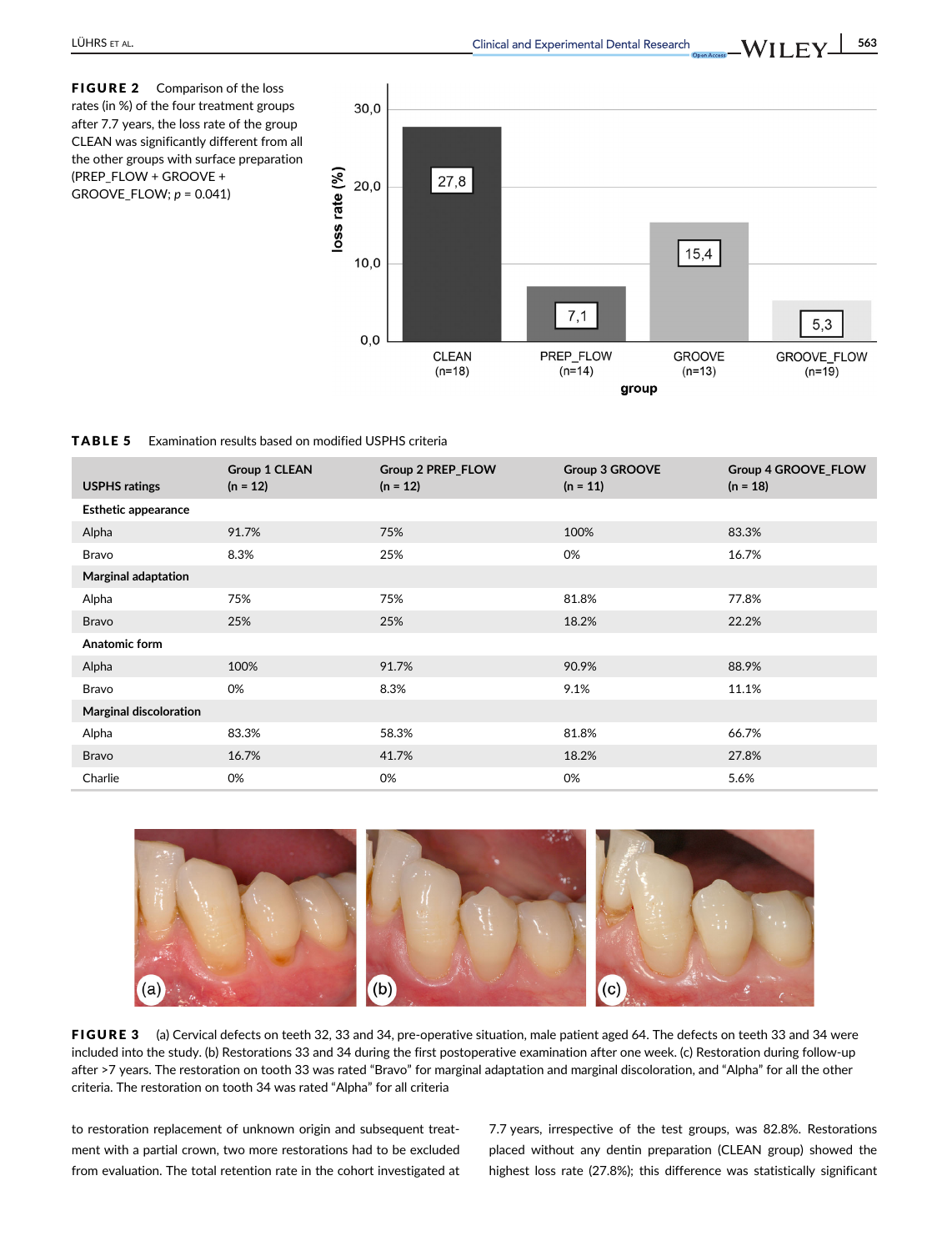when compared to the pooled groups which retrieved a pre-treatment of the dentin surface (Group CLEAN vs. PREP\_FLOW + GROOVE + GROOVE FLOW:  $p = 0.041$ ). There was no statistical difference between the treatment groups (Group PREP\_FLOW vs. GROOVE vs. GROOVE FLOW,  $p = 0.328$ . Figure 2 shows the loss rates of the treatment groups.

Based on modified USPHS criteria, the test groups did not differ significantly in esthetic appearance, marginal adaptation, anatomic form, and marginal discoloration (see Table 5).

All restorations in the group "GROOVE" examined at 7.7 years properly matched the shade of the adjacent tooth structure. In contrast, one-quarter of the restorations in Group 2 (PREP\_FLOW) had a slight to moderate, but still esthetically acceptable, mismatch in shade. Continuous transitions between restoration and tooth structure resulting in a natural anatomic form were found in all restorations of the "CLEAN" group. Approximately 10% of the restorations in the other groups were over- or under-contoured. This difference was not statistically significant ( $p = 0.716$ ). The restorations in Group 2 (PREP\_FLOW) were most frequently (41.7%) affected by partial marginal discoloration. In Groups 1 and 3 (CLEAN and GROOVE), the prevalence of partial marginal discoloration was lower (16.7% and 18.2%). One restoration (5.6%) in Group 4 (GROOVE\_FLOW) was rated Charlie for marginal discoloration. The differences between the groups described were not statistically significant ( $p = 0.613$ ). The ratings of the restorations by the two investigators were in high agreement ( $k = 1$ ).

Figure 3a-c shows a clinical case before treatment, one week after the treatment was performed and after the follow-up period of >7 years.

Comparisons between the treatment groups with regard to bleeding on probing (BOP) did not show significant differences for any of the six probing sites ( $p = 0.323$ ). One case in the CLEAN group was rated Bravo for gingival response (USPHS criteria: gingival response without clinical inflammation, see Table 4).

None of the teeth available at the recall showed secondary caries, and hypersensitivity was only reported in one case.

# 4 | DISCUSSION

This clinical long-term study investigated the performance of composite restorations placed in NCCLs depending on the cavity pre-treatment. Restorations without any dentin preparation showed the highest loss rate at 7.7 years. Therefore, the null hypothesis has to be rejected in regard to the retention rate.

The challenges of clinical studies include increasing patient dropout rates and restoration losses (Peumans, De Munck, Van Landuyt, & Van Meerbeek, 2015; van Dijken & Lindberg, 2015). The patient cohort participating in this study was at an advanced age, which is common in investigations dealing with restorations placed in NCCLs (Kim, Cho, Lee, & Cho, 2017; van Dijken, 2010; van Dijken & Pallesen, 2012). At baseline, 54% of the patients were over 60 years of age. With a follow-up period of 7.7 years and 75.3% of the restorations available at the recall, this investigation can be described as a long-term study with a medium-range recall rate, based on the classification by Peumans, De Munck, Mine, and Van Meerbeek (2014). The total retention rate of 82.8% observed at 7.7 years is comparable to values found in the literature (Mahn, Rousson, & Meta, 2015; van Dijken, 2010). In a meta-analysis addressing the influence of bonding systems on the clinical long-term stability of cervical restorations, retention rates were 82.6% at 5 years and 67.7% at 8 years (Mahn et al., 2015).

The clinical success of cervical restorations depends mainly on their adhesion to the tooth structure, due to the lack of mechanical retention. One-step self-etch adhesives show an inferior "clinical index" when compared to two-step self-etch or three-step etch & rinse systems in this indication (Mahn et al., 2015). The "clinical index" summarizes in-vivo success, taking into account the clinical results for retention loss, marginal discoloration and marginal adaptation (Heintze, Ruffieux, & Rousson, 2010). In our study, we placed adhesively bonded composite restorations. This approach was selected on the basis of favorable clinical data from other in-vivo studies (Peumans et al., 2014; Peumans et al., 2015; van Dijken & Lindberg, 2015). In our study we used the adhesive Syntac Classic in a selective enamel etching mode (Ivoclar Vivadent, Schaan, Liechtenstein) in combination with the system-inherent self-etching primer. This three-step adhesive (Syntac Classic) applied with selective enamel etching in NCCLs showed the lowest annual failure rate in a follow-up period of 13 years and is considered to be a reliable unfilled system (Korner, Sulejmani, Wiedemeier, Attin, & Tauböck, 2018; van Dijken & Pallesen, 2008). Enamel etching is associated with improved marginal adaptation, but not crucial to the retention rates of restorations (Peumans, De Munck, Van Landuyt, Lambrechts, & Van Meerbeek, 2007; Ritter, Heymann, Swift Jr, Sturdevant, & Wilder Jr, 2008).

Dentin in cervical lesions shows highly sclerotic, hypermineralized surface structures with obliterated dentinal tubules (Eliguzeloglu Dalkilic & Omurlu, 2012; Sakoolnamarka, Burrow, Prawer, & Tyas, 2000; Tay & Pashley, 2004). These structures cannot be completely removed by etching and cause insufficient dentin hybridization when left in place (Sakoolnamarka et al., 2000; Tay & Pashley, 2004). Clinical investigations have shown additional roughening of the dentin surface to be associated with significantly lower failure rates at times (Eliguzeloglu Dalkilic & Omurlu, 2012; Mahn et al., 2015; van Dijken, 2010). The reason is that mechanical preparation removes sclerotic dentin, which prevents the formation of an adequate hybrid layer (Mahn et al., 2015; Van Meerbeek, Braem, Lambrechts, & Vanherle, 1994). This approach has not yet become sufficiently established in clinical practice, although it may be essential to the long-term survival of Class V restorations (Mahn et al., 2015). The adhesive used in our study was originally designed for the "selective etch-technique" and chosen because it was considered to be the "golden standard" at the starting point of our investigation in 2007. Nevertheless, both approaches, that is, self-etch and etch & rinse, have a lower in-vitro bond strength to sclerotic dentin, as compared to normal dentin (Karakaya et al., 2008; Kwong et al., 2002). Our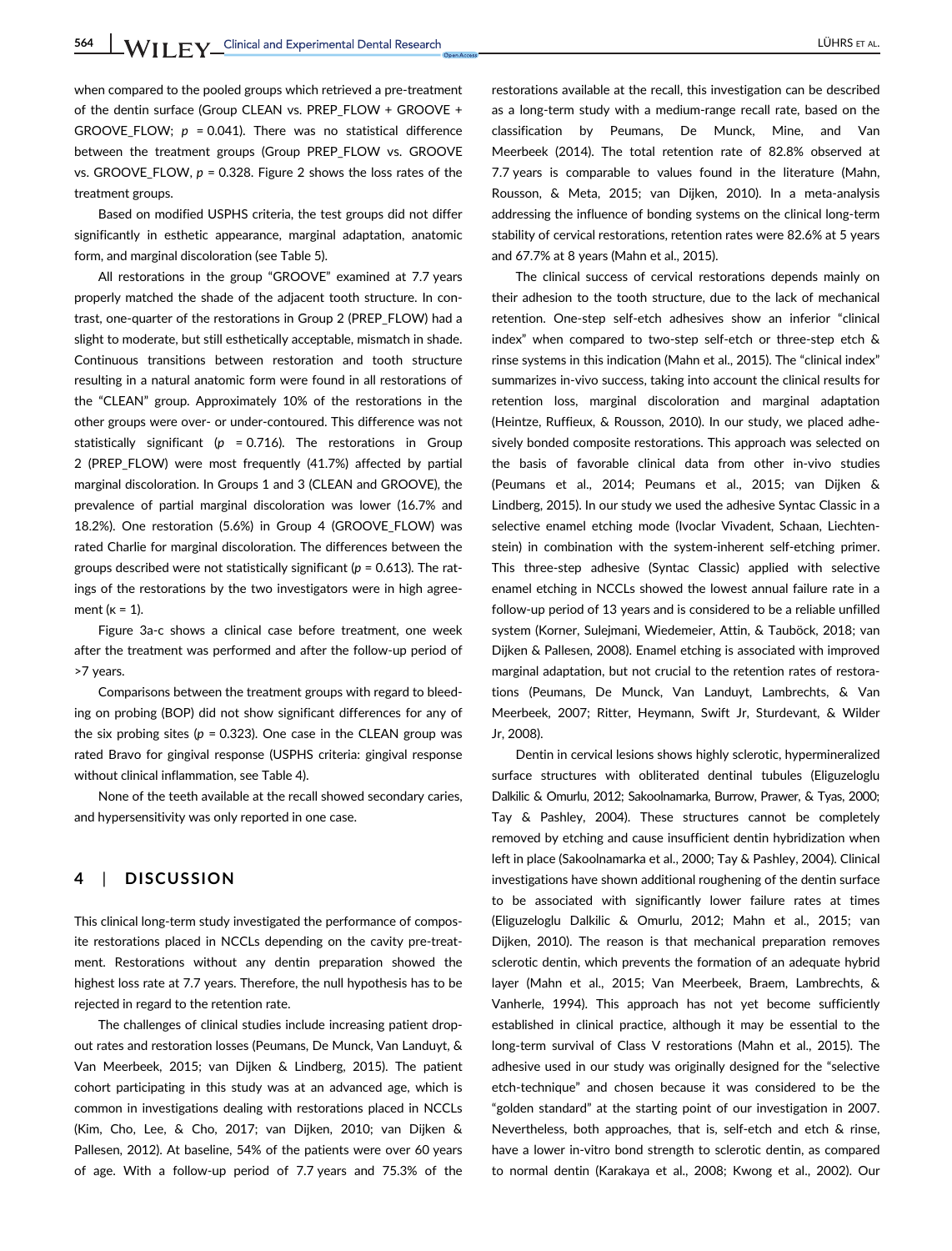results support these in-vitro data, since our treatment group without any preparation, that is, without removal of sclerotic superficial dentin, showed the highest loss rate at 7.7 years.

A systematic review and a meta-analysis addressed the question as to whether flowables improve the marginal adaptation, marginal discoloration and retention of NCCL restorations, when compared to conventional composites (Szesz et al., 2017). Flowables showed better marginal adaptation and similar marginal discoloration, although the level of evidence was questionable. Composite viscosity did not seem to influence retention rates at 3 years (Szesz et al., 2017). The use of a flowable composite as a layer between dentin and a conventional composite improved marginal adaptation in vitro (Li et al., 2006). Our study does not support this result, as there were no significant differences in marginal adaptation between the treatment groups (see Table 5). Generally, it should be noted that there are only limited long-term data on adhesive restorations placed in non-carious Class V cavities. Most studies used follow-up periods of 3 years or less; only few investigators selected periods of 5 years or more (Peumans, Wouters, De Munck, Van Meerbeek, & Van Landuyt, 2018; van Dijken & Pallesen, 2012). Besides, the study designs are heterogeneous. A distinction should be made as to whether a flowable composite is only used to line the cervical cavity surface, as in our study, or to fill the entire cavity. When using flowables cervically (dentin/cementum) and conventional composites coronally (enamel), marginal adaptation and marginal discoloration should be rated separately for the two different margins. This is a limitation of our study; we only rated the restoration as a whole, without differentiating between coronal and cervical margins.

In addition, we investigated whether the preparation of a minimally invasive (i.e., 0.5 mm) groove influences Class V restorations. The main reason for this cavity design was to reduce thin layers of composite in epi-/subgingival areas adjacent to the cavity margin. Without a precisely defined cavity margin, composite overhangs might interfere with clinical parameters such as gingival inflammation, marginal discoloration etc. Our results showed that the preparation of a groove in the cervical marginal area has no benefit on the clinical outcome in Class V cavities. This might be explained by our clinical treatment protocol: the retraction cord was placed in an atraumatic way (see materials and methods), which ensured a good overview over the treatment area. In groups were a flowable was used, the placing of the first viscous composite increment was eased, as the oxygen inhibition layer seemed to be thinner when compared to Heliobond, and the surface was therefore less "slippery." Also, for finishing of the cervical restoration margins, oscillating files (EVA System (KaVo, Biberach, Germany) and Proxoshape PS2 (Intensiv, Montagnola, Switzerland)) were used, which ensured the removal of overhangs. However, this cavity design was not addressed by any scientific publications so far, which hampers a comparison with other clinical studies. Nevertheless, the cervical groove and the use of a flowable ease the manipulation of the composite, as a more sticky surface exists and a clear margin is visible.

Secondary caries was not found in any of the restorations examined. It was also a rare occurrence in other studies of restorations placed in NCCL restorations (Peumans et al., 2015). However, participants in clinical studies typically show good oral hygiene and a low caries risk. Moreover, only non-carious cervical defects were restored (Nedeljkovic, Teughels, De Munck, Van Meerbeek, & Van Landuyt, 2015). This finding is in agreement with our results. The non-significant differences in gingival response at the cervical restoration margin between the treatment groups may be explained by the fact that the cavity margins were epigingival or slightly supragingival at the recall (approx. 7.7 years postoperative) as a result of age-related gingival recession.

# 5 | CONCLUSION AND CLINICAL SIGNIFICANCE

Restorations placed without any dentin preparation showed the highest loss rate at 7.7 years. Roughening of the dentin surface, and/or the preparation of a fine groove led to a higher long-term survival of restorations placed in NCCLs and can be included into the clinical treatment protocol of NCCLs.

#### ACKNOWLEDGEMENTS

The authors thank Dr. Bernhard Vaske for his valuable support regarding the statistical analyses of the data. The authors declare that there is no conflict of interests. Open access funding enabled and organized by Projekt DEAL.

[Correction added on 22 September 2020, after first online publication: Projekt Deal funding statement has been added.]

### CONFLICT OF INTEREST

The authors do not have any financial interest in the companies whose materials are included in this article. The authors declare that they have nothing to disclose.

#### **ORCID**

Anne-Katrin Lührs https://orcid.org/0000-0001-5423-5583

#### REFERENCES

- Aw, T. C., Lepe, X., Johnson, G. H., & Mancl, L. (2002). Characteristics of noncarious cervical lesions: A clinical investigation. The Journal of the American Dental Association, 133, 725–733.
- Borcic, J., Anic, I., Urek, M. M., & Ferreri, S. (2004). The prevalence of noncarious cervical lesions in permanent dentition. Journal of Oral Rehabilitation, 31, 117–123.
- Borges, A. L., Borges, A. B., Xavier, T. A., Bottino, M. C., & Platt, J. A. (2014). Impact of quantity of resin, C-factor, and geometry on resin composite polymerization shrinkage stress in Class V restorations. Operative Dentistry, 39, 144–151.
- Boushell, L. W., Heymann, H. O., Ritter, A. V., Sturdevant, J. R., Swift, E. J., Jr., Wilder, A. D., Jr., … Walter, R. (2016). Six-year clinical performance of etch-and-rinse and self-etch adhesives. Dental Materials, 32, 1065–1072.
- Cieplik, F., Scholz, K. J., Tabenski, I., May, S., Hiller, K. A., Schmalz, G., … Federlin, M. (2017). Flowable composites for restoration of non-carious cervical lesions: Results after five years. Dental Materials, 33, e428–e437.
- Correia, A. M. O., Tribst, J. P. M., Matos, F. S., Platt, J. A., Caneppele, T. M., & Borges, A. L. (2018). Polymerization shrinkage stresses in different restorative techniques for non-carious cervical lesions. Journal of Dentistry, 76, 68–74.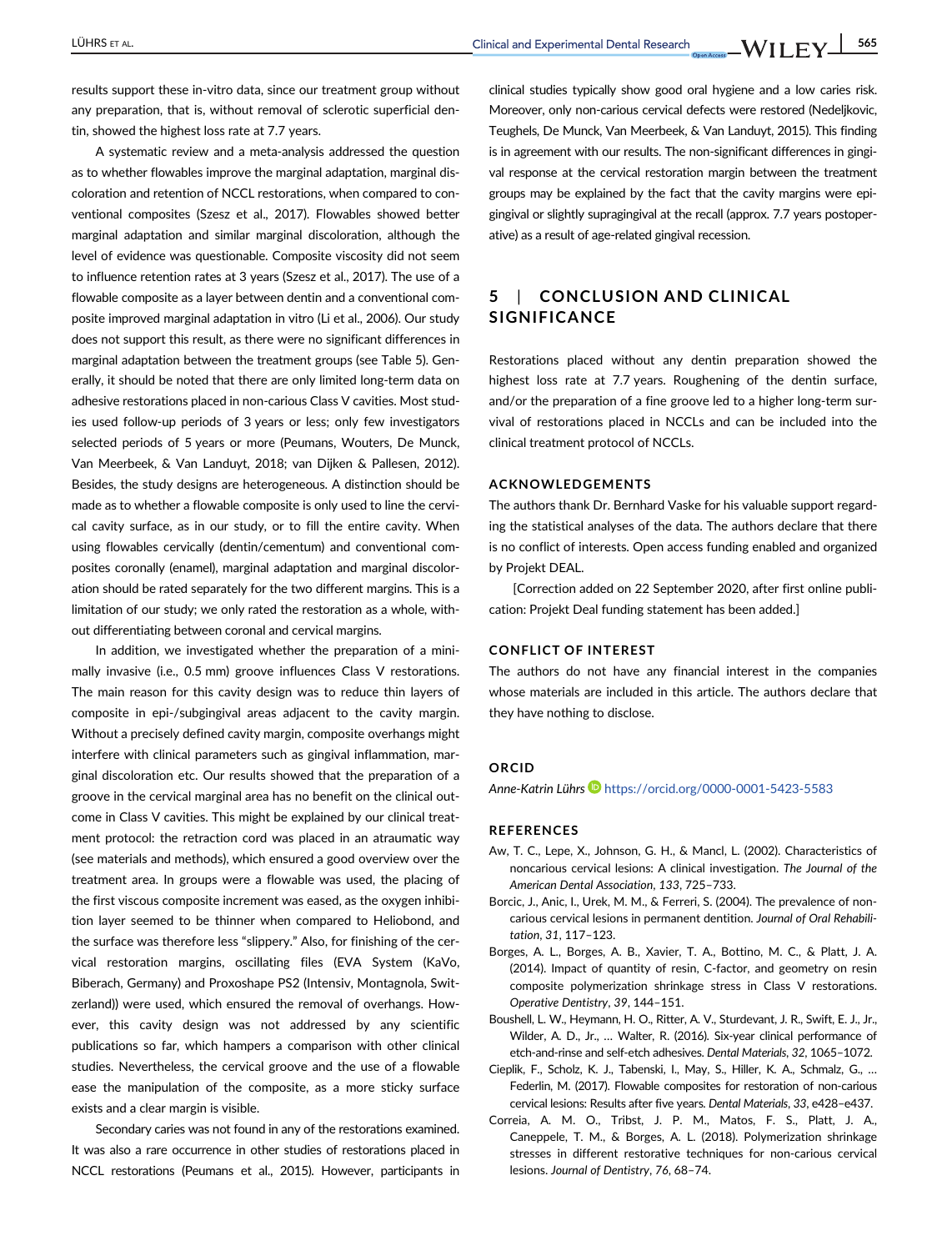Craig, R. G., & Peyton, F. A. (1958). Elastic and mechanical properties of human dentin. Journal of Dental Research, 37, 710–718.

- Cvar, J. F., & Ryge, G. (2005). Reprint of criteria for the clinical evaluation of dental restorative materials. Clinical Oral Investigations, 9, 215–232.
- Dickson, W. J., Vandewalle, K. S., Lien, W., Dixon, S. A., & Summitt, J. B. (2015). Effects of cyclic loading and toothbrush abrasion on cervical lesion formation. General Dentistry, 63, e1–e5.
- El-din, A. K., Miller, B. H., & Griggs, J. A. (2004). Resin bonding to sclerotic, noncarious, cervical lesions. Quintessence International, 35, 529–540.
- Eliguzeloglu Dalkilic, E., & Omurlu, H. (2012). Two-year clinical evaluation of three adhesive systems in non-carious cervical lesions. Journal of Applied Oral Science, 20, 192–199.
- Fennis, W. M., Kuijs, R. H., Barink, M., Kreulen, C. M., Verdonschot, N., & Creugers, N. H. (2005). Can internal stresses explain the fracture resistance of cusp-replacing composite restorations? European Journal of Oral Sciences, 113, 443–448.
- Hakimeh, S., Vaidyanathan, J., Houpt, M. L., Vaidyanathan, T. K., & von Hagen, S. (2000). Microleakage of compomer class V restorations: Effect of load cycling, thermal cycling, and cavity shape differences. The Journal of Prosthetic Dentistry, 83, 194–203.
- Heintze, S. D., Ruffieux, C., & Rousson, V. (2010). Clinical performance of cervical restorations—a meta-analysis. Dental Materials, 26, 993–1000.
- Igarashi, Y., Yoshida, S., & Kanazawa, E. (2017). The prevalence and morphological types of non-carious cervical lesions (NCCL) in a contemporary sample of people. Odontology, 105, 443–452.
- Karakaya, S., Unlu, N., Say, E. C., Oezer, F., Soyman, M., & Tagami, J. (2008). Bond strengths of three different dentin adhesive systems to sclerotic dentin. Dental Materials Journal, 27, 471–479.
- Karaman, E., Yazici, A. R., Ozgunaltay, G., & Dayangac, B. (2012). Clinical evaluation of a nanohybrid and a flowable resin composite in noncarious cervical lesions: 24-month results. The Journal of Adhesive Dentistry, 14, 485–492.
- Karan, K., Yao, X., Xu, C., & Wang, Y. (2009). Chemical profile of the dentin substrate in non-carious cervical lesions. Dental Materials, 25, 1205–1212.
- Kim, J. H., Cho, J., Lee, Y., & Cho, B. H. (2017). The survival of Class V composite restorations and analysis of marginal discoloration. Operative Dentistry, 42, E93–E101.
- Kolak, V., Pesic, D., Melih, I., Lalovic, M., Nikitovic, A., & Jakovljevic, A. (2018). Epidemiological investigation of non-carious cervical lesions and possible etiological factors. Journal of Clinical and Experimental Dentistry, 10, e648–e656.
- Korner, P., Sulejmani, A., Wiedemeier, D. B., Attin, T., & Tauböck, T. T. (2018). Demineralized enamel reduces margin integrity of self-etch, but not of etch-and-rinse bonded composite restorations. Odontology, 107, 308–315.
- Kwong, S. M., Cheung, G. S., Kei, L. H., Itthagarun, A., Smales, R. J., Tay, F. R., & Pashley, D. H. (2002). Micro-tensile bond strengths to sclerotic dentin using a self-etching and a total-etching technique. Dental Materials, 18, 359–369.
- Li, Q., Jepsen, S., Albers, H. K., & Eberhard, J. (2006). Flowable materials as an intermediate layer could improve the marginal and internal adaptation of composite restorations in Class-V-cavities. Dental Materials, 22, 250–257.
- Mahn, E., Rousson, V., & Meta, H. S. (2015). Analysis of the influence of bonding parameters on the clinical outcome of tooth-colored cervical restorations. The Journal of Adhesive Dentistry, 17, 391–403.
- Mullejans, R., Lang, H., Schuler, N., Baldawi, M. O., & Raab, W. H. (2003). Increment technique for extended class V restorations: An experimental study. Operative Dentistry, 28, 352–356.
- Nedeljkovic, I., Teughels, W., De Munck, J., Van Meerbeek, B., & Van Landuyt, K. L. (2015). Is secondary caries with composites a materialbased problem? Dental Materials, 31, e247–e277.
- Osborne-Smith, K. L., Burke, F. J., & Wilson, N. H. (1999). The aetiology of the non-carious cervical lesion. International Dental Journal, 49, 139–143.
- Palamara, J. E., Palamara, D., Messer, H. H., & Tyas, M. J. (2006). Tooth morphology and characteristics of non-carious cervical lesions. Journal of Dentistry, 34, 185–194.
- Pecie, R., Krejci, I., Garcia-Godoy, F., & Bortolotto, T. (2011). Noncarious cervical lesions--a clinical concept based on the literature review. Part 1: Prevention. American Journal of Dentistry, 24, 49–56.
- Perez, C. R. (2010). Alternative technique for class V resin composite restorations with minimum finishing/polishing procedures. Operative Dentistry, 35, 375–379.
- Perez, C. R., Gonzalez, M. R., Prado, N. A., De Miranda, M. S., Macêdo, M. D., & Fernandes, B. M. (2012). Restoration of noncarious cervical lesions: When, why, and how. International Journal of Dentistry, 2012, 687058.
- Peumans, M., De Munck, J., Mine, A., & Van Meerbeek, B. (2014). Clinical effectiveness of contemporary adhesives for the restoration of noncarious cervical lesions. A systematic review. Dental Materials, 30, 1089–1103.
- Peumans, M., De Munck, J., Van Landuyt, K., Lambrechts, P., & Van Meerbeek, B. (2007). Five-year clinical effectiveness of a twostep self-etching adhesive. The Journal of Adhesive Dentistry, 9, 7–10.
- Peumans, M., De Munck, J., Van Landuyt, K., & Van Meerbeek, B. (2015). Thirteen-year randomized controlled clinical trial of a two-step selfetch adhesive in non-carious cervical lesions. Dental Materials, 31, 308–314.
- Peumans, M., Wouters, L., De Munck, J., Van Meerbeek, B., & Van Landuyt, K. (2018). Nine-year clinical performance of a HEMA-free one-step self-etch adhesive in noncarious cervical lesions. The Journal of Adhesive Dentistry, 20, 195–203.
- Ritter, A. V., Heymann, H. O., Swift, E. J., Jr., Sturdevant, J. R., & Wilder, A. D., Jr. (2008). Clinical evaluation of an all-in-one adhesive in non-carious cervical lesions with different degrees of dentin sclerosis. Oper Dent., 33, 370–378.
- Sadaf, D., & Ahmad, Z. (2014). Role of brushing and occlusal forces in noncarious cervical lesions (NCCL). International Journal of Biomedical Sciences, 10, 265–268.
- Sakoolnamarka, R., Burrow, M. F., Prawer, S., & Tyas, M. J. (2000). Micromorphological investigation of noncarious cervical lesions treated with demineralizing agents. The Journal of Adhesive Dentistry, 2, 279–287.
- Smith, B. G., & Knight, J. K. (1984). An index for measuring the wear of teeth. British Dental Journal, 156, 435–438.
- Szesz, A., Parreiras, S., Martini, E., Reis, A., & Loguercio, A. (2017). Effect of flowable composites on the clinical performance of non-carious cervical lesions: A systematic review and meta-analysis. Journal of Dentistry, 65, 11–21.
- Tay, F. R., & Pashley, D. H. (2004). Resin bonding to cervical sclerotic dentin: A review. Journal of Dentistry, 32, 173–196.
- van Dijken, J. W. (2010). A prospective 8-year evaluation of a mild two-step self-etching adhesive and a heavily filled two-step etchand-rinse system in non-carious cervical lesions. Dental Materials, 26, 940–946.
- van Dijken, J. W., & Lindberg, A. (2015). A 15-year randomized controlled study of a reduced shrinkage stress resin composite. Dental Materials, 31, 1150–1158.
- van Dijken, J. W., & Pallesen, U. (2008). Long-term dentin retention of etch-and-rinse and self-etch adhesives and a resin-modified glass ionomer cement in non-carious cervical lesions. Dental Materials, 24, 915–922.
- van Dijken, J. W., & Pallesen, U. (2012). A 7-year randomized prospective study of a one-step self-etching adhesive in non-carious cervical lesions. The effect of curing modes and restorative material. Journal of Dentistry, 40, 1060–1067.
- Van Meerbeek, B., Braem, M., Lambrechts, P., & Vanherle, G. (1994). Morphological characterization of the interface between resin and sclerotic dentine. Journal of Dentistry, 22, 141–146.